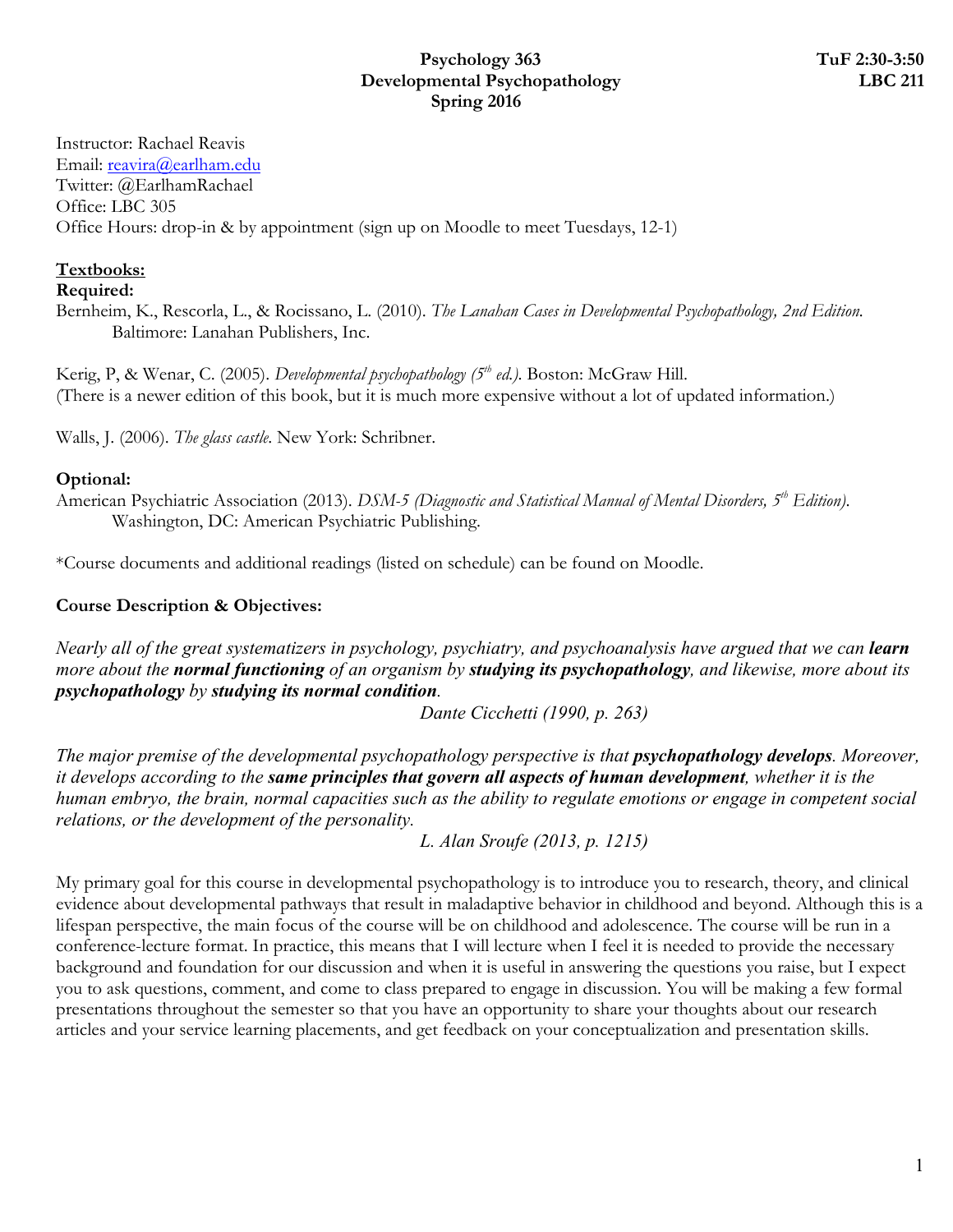### **Relevant Earlham Learning Goals:**

The following learning goals are especially relevant for this course:

- 1. **Communicate**
- 2. **Investigate**
- 3. **Integrate**
- 4. **Diversify**
- 5. **Reflect**
- 6. **Apply**

# **Psychology Department Goals:**

The following psychology department goals (based on the APA guidelines) are especially relevant for this course:

- 1. Knowledge Base of Psychology (specifically in abnormal psychology)
- 2. Critical Thinking Skills
- 3. Application of Psychology
- 4. Values in Psychology
- 5. Information and Technological Literacy
- 6. Communication Skills
- 7. Career Planning & Development

# **Specific Course Goals:**

By the end of the semester, you should be able to:

- 1. Critically evaluate assumptions underlying definitions of abnormality/disorder
- 2. Understand the developmental psychopathology framework and appreciate the complex interplay between normative and non-normative development
- 3. Understand the role of risk and protective factors in development and in the development of psychopathology in particular
- 4. Understand the role of prevention and intervention in child and adolescent mental health
- 5. Describe and evaluate current diagnostic criteria for the major groups of disorders relevant to child and adolescent populations
- 6. Identify and apply major theoretical approaches to understanding and treating disorders
- 7. Describe and evaluate empirical methodologies relevant to the study of psychopathology
- 8. More fully empathize with individuals suffering from psychological dysfunction

\*This course is writing intensive and has several writing assignments throughout the semester.

# **Credit Hour Explanation**

This is a 4-credit course. The expectation of credit hours is defined federally (http://www.ecfr.gov/cgi-bin/textidx?rgn=div8&node=34:3.1.3.1.1.1.23.2) and states that there are two hours of outside work per hour of class. The first three credits are for our class time (3 hours per week) plus reading, writing, and preparation outside of class (6 hours per week). The fourth credit is for your service-learning placement. Your volunteer hours (2 hours per week) plus journal writing (1 hour per week) fulfill that credit. Thus, the expectation is that you are in class, volunteering, or working on assignments 12 hours per week for this course.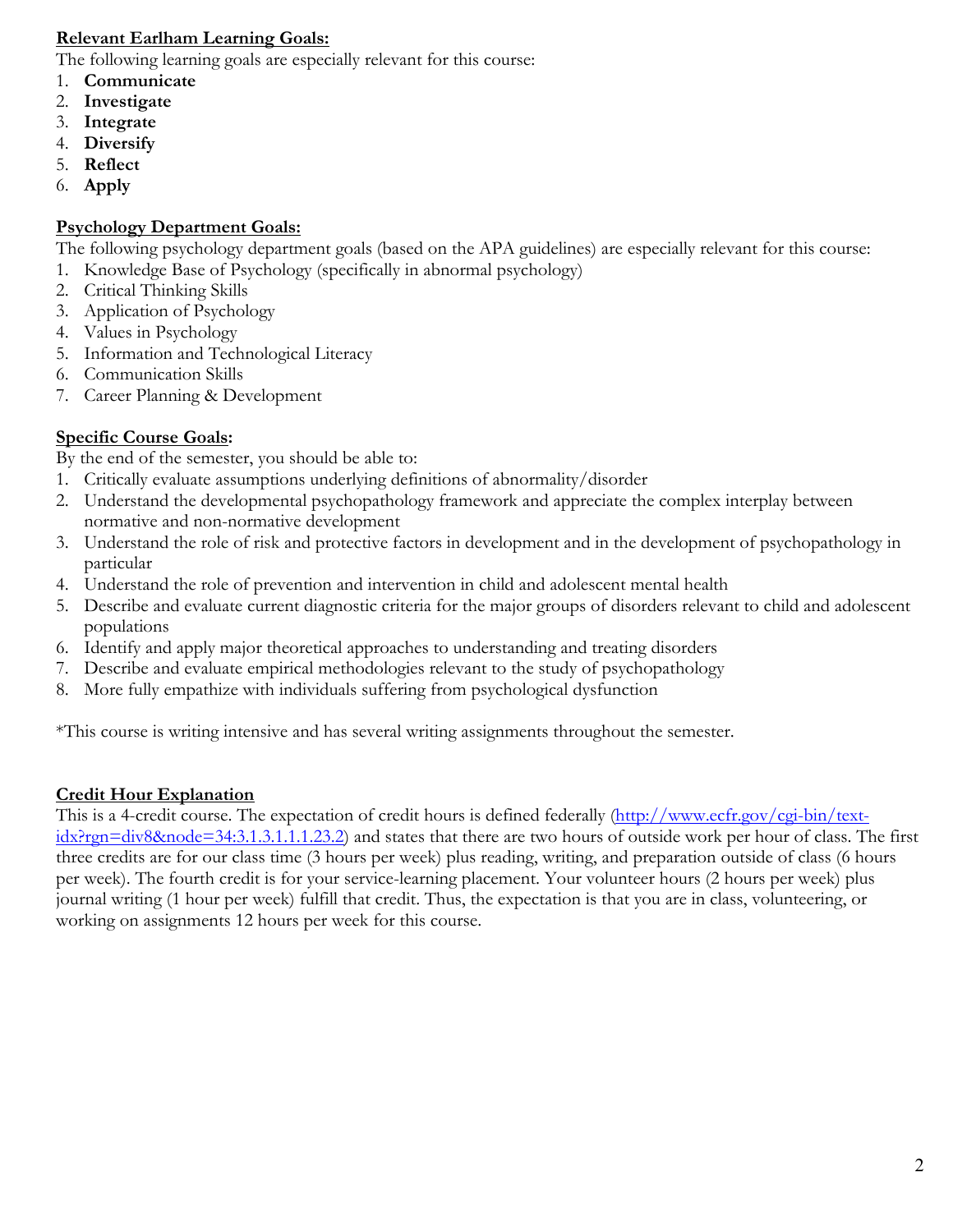#### **Evaluation:**

- **1) Discussion Leading.** Regardless of whether you are more interested in the research or clinical aspects of developmental psychopathology, to be an informed scholar or clinician you need to be able to read and interpret empirical research. To help you develop your skills in this area, **twice** during the semester you will be asked to closely analyze one of our additional readings.
	- For almost every topic, we will be reading an empirical or theoretical article in addition to our chapter reading. Although everyone is expected to read these articles each week, **twice** during the semester, you will be asked to lead discussion for that article with 2-3 of your classmates. You will have a 50- to 75-minute period to lead discussion. Some of the articles will have fairly straightforward methods sections, but some of them will be complex. In those cases, I will begin the class by clarifying any questions you have about the methods. You should **consult the rubric** and see me with any questions. **Discussion leaders are expected to meet in advance and plan out discussion.** (Leaders should attempt to be free Tuesdays 12-1 and sign up for a time to meet with me on Moodle. If that doesn't work, other times can be scheduled.) Further, no later than 11:59 pm the night before your group leads discussion, you will need to submit (on Moodle) a **discussion-leading document.** This document should explain in 1-2 well-thought-out paragraphs what your **goals** are for discussion, what **themes** are important and why, what **insights** you want your classmates to have, etc.
	- § In addition, **each** discussion leader is also required to locate an **additional empirical article** published within a peer-reviewed journal within the last eight years (publication date of 2008 or later). This article should be clearly relevant to the topic. I encourage you to seek articles that might help you make connections between class material and the specifics of your placement (or other interests you may have). You will write a **1-page summary** using a format that is easily accessible and quickly read, such as outlines or bulleted. You **do not** need a lot of detail about the methods, although a little context will be important. Discussion leaders may need to provide a **2-4 sentence reminder** about the results of the main study. They should spend **no more than 3-5 minutes** reviewing each supplemental article. Discussion leaders are **expected to incorporate the additional knowledge** into their discussion.
	- This assignment is meant to give you the opportunity to **communicate** empirical research in a concise and clear manner free of jargon. You are also expected to **facilitate** your classmates' opportunities to **communicate**. The additional article gives you the opportunity to **investigate**. You should demonstrate curiosity by finding an article that is interesting to you and demonstrate your ability to evaluate both the main article and your supplemental reading. You will also demonstrate your ability to **integrate** by drawing clear connections among all the articles and class material in both your discussion questions and guidance of the discussion.
	- § **Your discussion leading will account for 10% of your grade.**
- **2) Research Critique & Analysis Papers. Two times** during the semester when you are not leading discussion, you will write a **critical analysis** of the assigned article. Before class, you will study your article and write an analysis of the article (3-5 pages, double-spaced) including a **brief summary** of its purpose, methods and analyses used, results, and conclusions. **Most importantly** it should include your assessment of the paper, including its contributions and limitations, and alternative interpretations. I recommend that you consult the grading rubric before beginning your assignment. Write concisely and use your space wisely. It is highly unlikely that you will be able to write an adequate paper in fewer than 3 pages. Your critique paper will be due on Moodle **by class time** on the day that it will be discussed. You may want to bring a copy of your paper (on your computer if you wish) to refer to during discussion.
	- § This assignment gives you the opportunity to **communicate** empirical research clearly in a formal writing assignment. You should demonstrate your ability to discuss the article with others in the field (in this case, me). You will also demonstrate your ability to **investigate** by showing that you can understand and critically analyze the course reading.
	- § **Your critique papers will account for 10% of your grade.**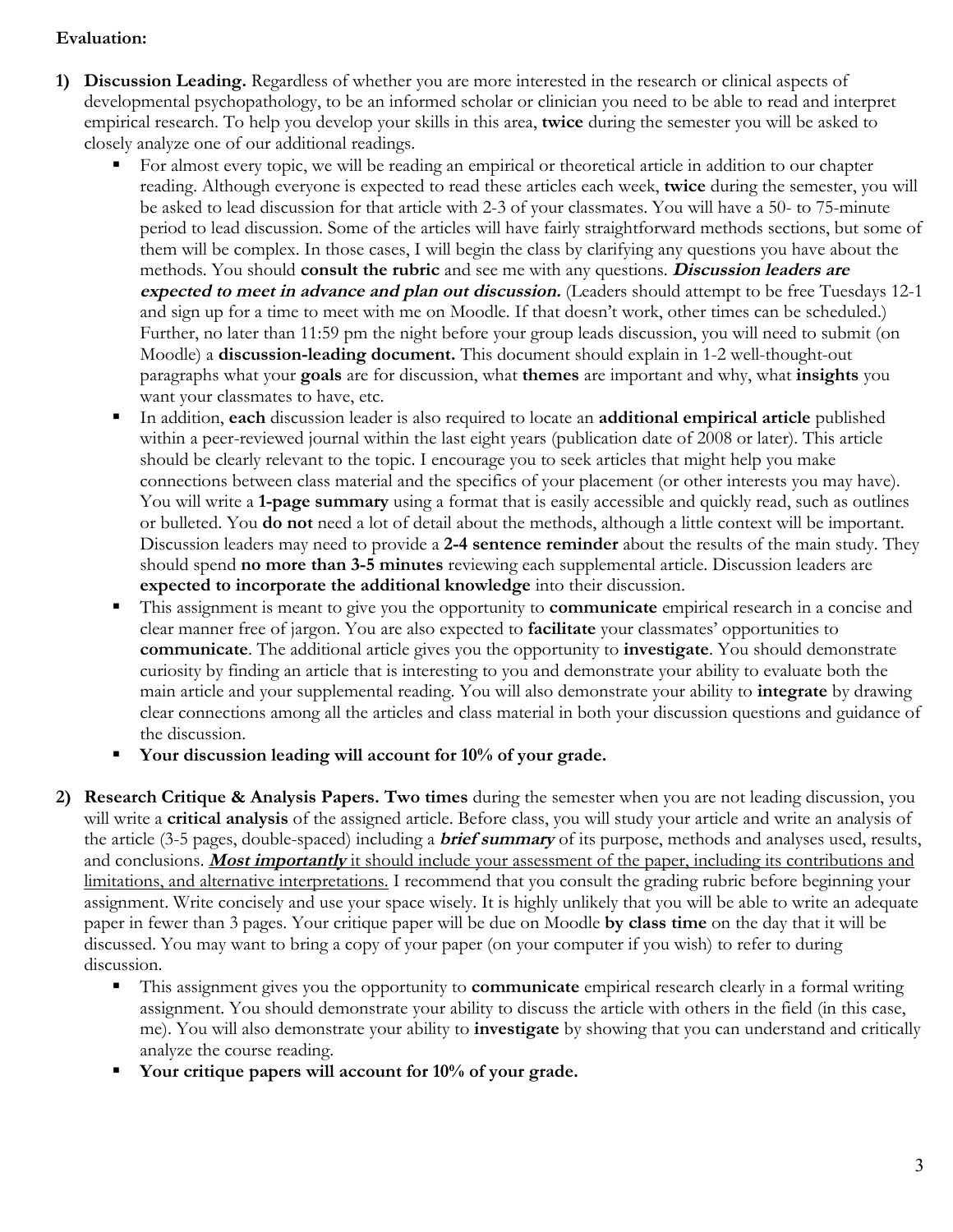- **3) Glass Castle Paper.** We will be discussing the memoir *The Glass Castle*. Jeannette Walls had an unusual and stressful childhood, experiencing many factors that put individuals at risk for developing psychopathology. We will use this memoir to discuss risk and resilience as well as the fact that risk is probabilistic and not deterministic. After this discussion, you will write a paper (3-5 pages) addressing the memoir in light of class and reading material. The paper will be **due on 2/26**.
	- § You will demonstrate your ability to **communicate** in this semi-formal paper. That means you will demonstrate your ability to communicate your analysis, but you will also communicate your own thought process and reaction. Related, you will **reflect** on your reactions to Jeannette's experiences and how they help you to understand risk and resilience. You will **apply** your knowledge from class and readings to Jeannette's case, demonstrating an ability to identify course concepts as they play out in the "real world" and to be critical about the ways in which theories may not fully explain each individual case.
	- § **This paper will account for 10% of your grade.**
- **4) Topic of Interest Paper.** There are many topics in developmental psychopathology that we will not have time to cover during the semester. In this paper, you will have the opportunity to **explore a topic** we haven't covered. You have a lot of freedom in the topic you select. You'll need to let me know your **topic by 3/11** and the **paper is due on 4/5**. You could choose a topic in our book that we aren't covering, such as traumatic brain injury. You could also choose a controversy and explore it. For example, are stimulant medications over-prescribed? If so, what are the contributing factors? Is there empirical evidence that they are over-prescribed or is this a perception without convincing evidence? These are just two examples among many of topics you can explore. This should be a 5- to 7 page paper and should include at least **five references**. (Excellent papers may have more.) At least four of the references should be from peer-reviewed journals. At least two should be original empirical articles (describing a study conducted by the author). The others can be literature reviews if you prefer. See the rubric and guidelines for further information.
	- You will demonstrate your ability to **communicate** about a complex topic or controversy in a formal writing assignment, using clear and concise language as you build a convincing argument. You will **investigate** a topic of your choosing. You should demonstrate curiosity and select a topic that you have genuine interest in. You will demonstrate your ability to collect and evaluate multiple pieces of evidence and to **integrate** the knowledge you gain from multiple sources.
	- § **This paper will account for 15% of your grade.**
- **5) Assessment & Diagnosis Papers**. On 2/5, you will conduct an "assessment" of a hypothetical child. We will try to mimic a real-life assessment as much as possible. This means that you will be constrained by time and resources and will have to decide which assessments to get. The point of the exercise is to expose you to some of the complexities of real-life assessment, which rarely follows the neat classifications suggested by texts. You will write a reaction (3- to 4-pages) to this assessment after we conduct it, which will be **due 2/9**. We will conduct the assessment after discussing diagnosis issues but before examining individual psychopathologies in detail. We will conduct a second assessment at the end of the semester after you've had more exposure to specific psychopathologies. You will turn in another short reaction paper (3- to 4-pages, **due 4/19**) after the second assessment. In the second paper, you will discuss whether your approach to assessment has changed over the course of the semester.
	- § The main goal of these assignments is to give you an opportunity to **apply** course material, including your knowledge about assessment to a case. Rather than having someone else explain the case conceptualization, you will get the opportunity to demonstrate your ability to conceptualize a case and to understand factors that influence as case, and your perception of it. You will **communicate** your thought process and **reflect** on the process in these reflection papers.
	- § **Assessment papers will account for 10% of your grade.**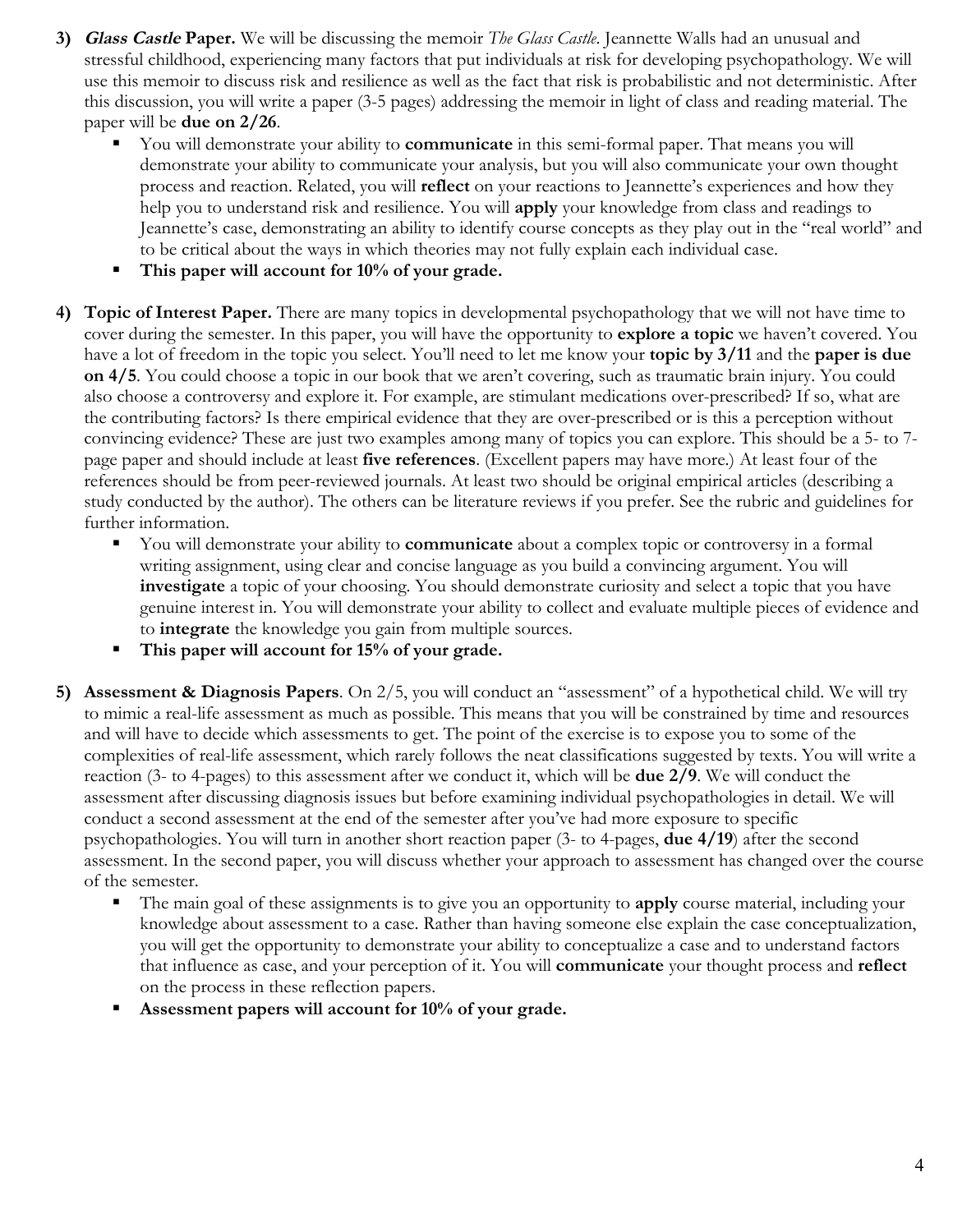- **6) Attendance, Participation, & Quizzes.** Class discussion and participation will be critical to your enjoyment and mastery of the material, and will be expected from everyone. I also reserve the right to give pop quizzes during the semester over your reading. These will be open-note, but not open-book. Pop quizzes will be one or two questions, which should be easily answered if you did your reading, particularly if you took notes. I have never actually had to give a pop quiz, because students tend to take responsibility for their reading. I trust the same will be true this semester.
	- Participation gives you the chance to **communicate** and to **investigate** by inquiring about topics and sharing your analysis.
	- Attendance, participation, and quizzes will account for 5% of your grade.

**7) Field Placement.** To enhance your understanding of developmental psychopathology you will spend **two hours per week** as a volunteer in a local agency serving typically or atypically developing children or adolescents or serving adults with mental or cognitive health problems. You may want to contact Jana Schroeder, Director of Civic Engagement to register as a volunteer and to investigate volunteer opportunities in the community. I have attached a list of recommended sites that includes a brief sketch of the placement and a contact person. When you set up your placement, please let the contact person know that you are participating in a class and verify that the placement will include interaction or observation, rather than solely secretarial work. The goals and expectations for the placement are outlined to help facilitate this discussion. You are responsible for making contact and setting up your placement, but I will help in any way that I can. **You need to make first contact (not first attempt – actual contact) by 1/22, and have your placement finalized by 1/29.** You are expected to make **<sup>11</sup> visits of 2 hours each** to your placement over the course of the semester. As there are 15 weeks in the semester, you cannot do more hours a week for fewer weeks. It's important to be at your placement site for 11 weeks so that you have time to get to know the clients over a longer period, so that you see a wider variety of behavior (from both staff and clients), and so that you can connect your experience to class material as we go along. However, you will not be penalized if you complete all of your hours in 10 weeks. If you complete all of your hours (20) in fewer than 10 weeks, there will be a grade penalty. (There will also be a grade penalty if you do not complete all of your hours. Your maximum grade will be the percentage of hours you completed – thus, if you complete 18 of 22 hours, the highest grade you can earn is an 81.) If you have access to a car, you can arrange your visits at a time that is convenient to both yourself and the agency. **If you do not have access to a car, you will need to use the Earlham shuttle. Contact them to determine their hours before contacting your placement.** You can find the schedule outside the CIL office on the first floor of LBC. You will be required to keep a log of your hours (signed by someone at your placement) and a journal of your weekly experiences. **If you fail to have someone sign your log, you will not be able to count those hours.** You must submit your **signed** time sheet **every week**. If you forget to hand in your time sheet, you can hand it in at a later date (for a small penalty). Repeated failures to turn in your timesheet promptly will seriously negatively affect your grade. Journal entries should reflect your reactions to the treatment setting and the patients/clients/individuals you encounter (**while preserving confidentiality**.) They may be brief (1.5-2 pages per week, typed), but should demonstrate your **efforts to integrate your field experience with what you have learned in class each week**. They should include **critical reflections** on your experiences. (For example: What are you learning in your visits & how does it compare to class? What do you wonder about? What do you think of the program in which you are placed? Are the individuals getting the kind of help they need?) Most weeks, you will have **prompts** that you should respond to **in addition to observations** you are making. You will also be required to do some look up relevant empirical and theoretical articles related to what you are seeing in your placement. These will help you write your final paper (see below, #8). You will be asked to **turn in your journals at five points during the semester.** Journals should be uploaded to Moodle by 11:59 pm on the due date. Due dates are **1/31, 2/17, 3/27, 4/17, & 4/29.**

- § Your field placement gives you the opportunity to **diversify** your experiences. You should demonstrate a willingness to embrace your placement experience. You should seek out opportunities that challenge you, whether in the placement you select, your interactions at your placement, or both. You will have several opportunities to demonstrate your willingness and ability to **reflect** on your experiences, your values, your career aspirations, and how those intersect with your education and placement experience. You will also have the opportunity to **apply** and **integrate** your knowledge with what you observe in your placement.
- § **Your field placement and journal writing will account for 15% of your grade.**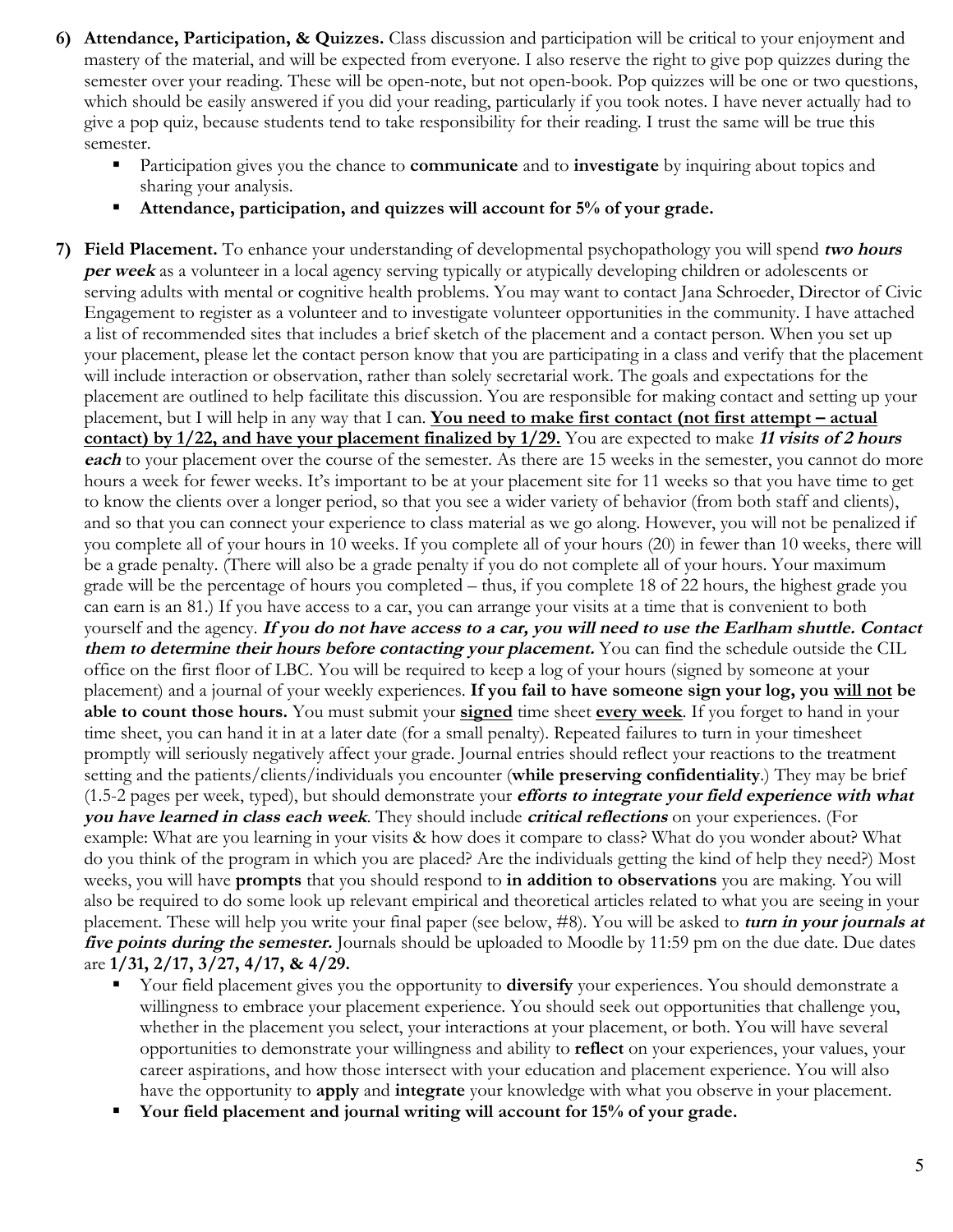- **8) Final Paper.** To integrate your fieldwork and your coursework, you will be asked to write a final paper that is based on both. Your 10- to 12-page paper will **applies a developmental psychopathology framework** to some aspect of your fieldwork. You could present a case that illustrates concepts/models/pathways we discussed in class; you could discuss the risk and resilience you see in your placement in the context of research; you could discuss equifinality and multifinality in your placement; you could critically evaluate the treatment program you observed; you could propose an ideal treatment/prevention program that would benefit the individuals you observed; or you could develop a social policy proposal addressing needs or problems you encountered in your fieldwork. The paper should include reference to class materials (clearly showing an understanding of the DP framework), your placement, and additional research on your chosen topic. You will need at least **seven** resources, at least **five** of which must be **peer-reviewed empirical or theoretical articles**. At least **two** of those must be empirical articles (original research) not covered in class. **Keep in mind that your final paper is serving as your final exam, and should clearly demonstrate that you have accomplished the goals set forth in the course.** This paper will include formal writing and argument (unlike your journal responses, which are somewhat informal). You will tell me your general topic on **4/1**, and will turn in an outline for feedback on **4/29**. Your paper is due on **5/4**.
	- All goals (including Earlham Learning Goals, Psych Department goals, and Specific Course Goals) in the class are relevant to this paper. You should review all of them before beginning your paper and after you complete your first draft.
	- § **Your final paper will account for 20% of your grade.**
- **9) Presentation**. On the last day of class **(4/29)** or on exam day **(5/4)**, you will make a 10- to 15-minute presentation to the class. Your presentation can be about your placement/final paper, about your topic of interest paper, or a combination of the two. The decision is up to you. People who are presenting on similar topics or about similar placements should consult so that the presentations are not redundant. You can use a PowerPoint presentation if you want, but this is more of an **informal presentation** that is meant to be an educational experience for your classmates and an opportunity to have a conversation about your experiences and knowledge. That is, you should prepare for it, know what you're going to say, and be thoughtful, but also be relaxed and really think of it as a conversation. You should let me know your topic by **4/12.**
	- § This assignment will give you the opportunity to **communicate** about your placement and/or topic of interest in a way that demonstrates your ability to **integrate** and **apply** course material and outside information (whether through the topic of interest or through your placement). Your ability to critically evaluate information should be demonstrated.
	- § **Your presentation will account for 5% of your grade.**

#### **10) Extra Credit.**

- § You may earn **1 point on your final paper** for each research participation credit you earn. After the add/drop period, you will be registered in Sona Systems. If you have been in Sona Systems before, you will still have to re-register. You will receive an email with instructions. There is a document on Moodle that explains how Sona Systems works. **Be aware that demerits will be assigned for failure to show up to an experiment for which you registered. If you get several demerits, you will be blocked from Sona Systems and will not be able to earn extra credit.** Make sure you keep track of your credits on Sona Systems and contact your researcher if you have not received credit within two days. If you are in another class that grants credit for participation, make sure that you allocate your credits to the class you want them to count toward.
- **Case Study Examination.** We have several case studies available for each of our topics. For each topic, I will ask the whole class to read one case and we will talk about it during the lecture for that topic. We will not have time to address each case available for each topic, but case studies can improve our ability to apply the academic information learned in class. For **up to 2 extra credit points** on your final paper per case, you can write a short 2-page reaction to it. Your goal will be to **integrate** the class material in your reaction, **use critical thinking** to understand the case, and to discuss **questions raised** by the case study. Most case studies have discussion questions at the end. Some of these are better than others. You can address them in your paper, but you don't have to. On the schedule, you will sometimes see multiple "Optional Cases" for one topic. You only need to address one of them for each paper.
- § **You can earn a total of 10 extra credit points on your final paper.**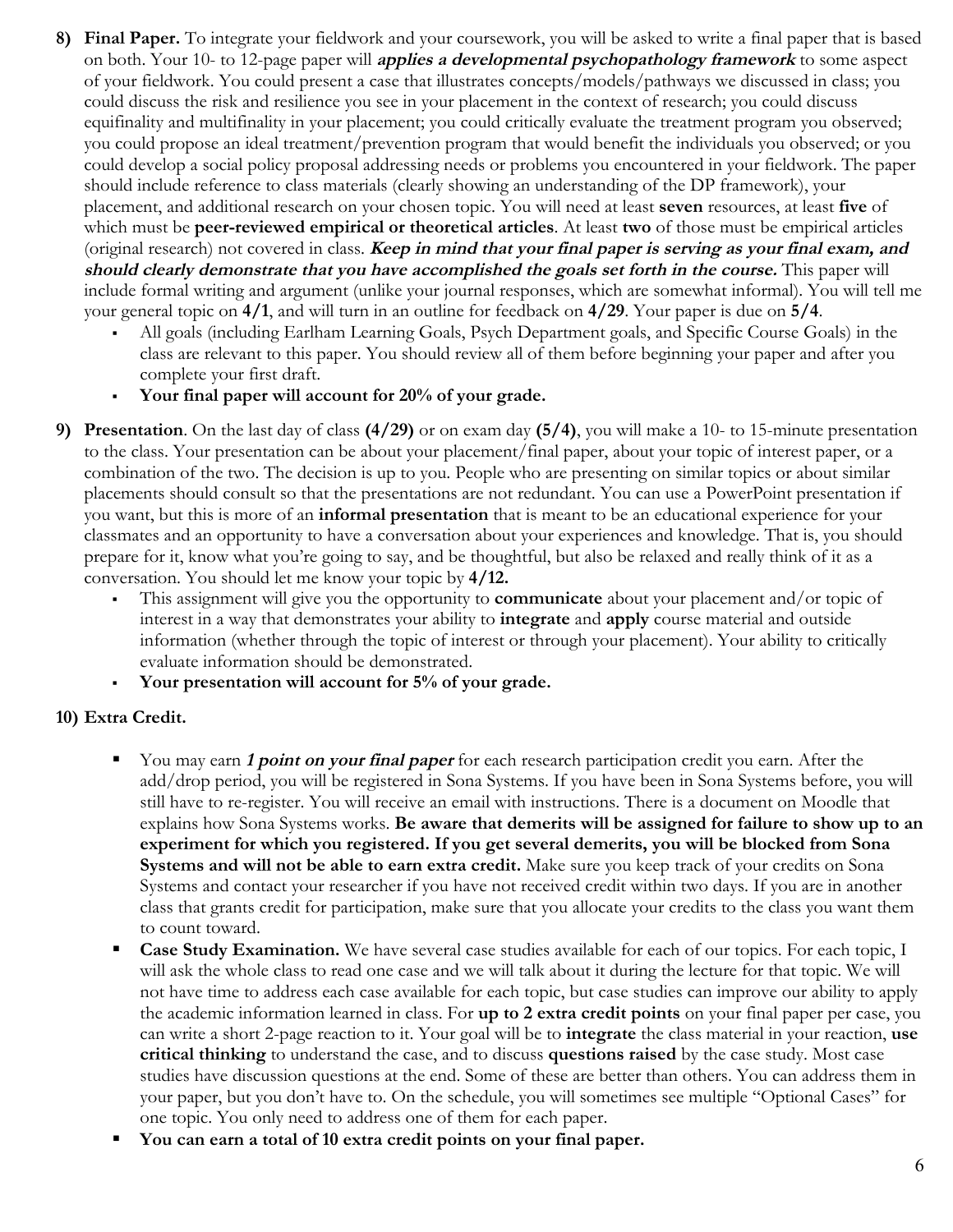# **Late/Makeup Policy.**

*Reports/Journals/Papers:* If you do not turn in your signed logs on the day that your journals are due, you will have a 5% penalty on your journals per day that the logs are late. If you do not turn in your reports, papers, and journals on time, you will lose a letter grade for the first 24 hours that it is late, and another letter grade for each part of 12 hours thereafter. Thus, the best grade that can be received on a paper turned in 2 hours late is a B, a C for a paper turned in 25 hours late, and a D for a paper turned in 37 hours late. You will have ample time to complete your written assignments. If you choose to wait until the last minute you run the risk that your computer dies, you catch the flu, or you have a death in the family. **These will not be excuses for late assignments and you will be penalized, so do not procrastinate.** Most assignments are due on Moodle. Some are due by class time, others due by 11:59 pm. **Failure to attach files or attaching corrupted files is not an excuse for late work.** I recommend that you sign on to a different computer than the one you where you uploaded your file and try and download it to make sure it is uploaded properly. You are responsible for backing up your work. (See below for technology guidelines.)

*Quizzes:* Should these be given, they cannot be made up for any reason.

#### **Grading:**

Your final grade will be calculated according to the following formula.

| Discussion Leading              | $10\%$ (5% each) |
|---------------------------------|------------------|
| Critique Papers                 | $10\%$ (5% each) |
| Glass Castle Paper              | 10%              |
| Topic of Interest Paper         | 15%              |
| Assessment 1                    | $5\%$            |
| Assessment 2                    | $5\%$            |
| Placement (Journals, etc.)      | 15%              |
| Final Paper                     | 20%              |
| Presentation                    | $5\%$            |
| Attendance, Participation, etc. | $5\%$            |
| Total                           | 100%             |

A:  $94\% +$ ; A-:  $90\% - 93.9\%$ ; B+:  $88\% - 89.9\%$ ; B:  $84\% - 87.9\%$ ; B-:  $80\% - 83.9\%$ ; C+: 78\% -79.9\%; C: 74%-77.9%; C-: 70%-73.9%; D: 65%-69.9%; F: < 65%

Please note that I do not round grades. A 79.9999 is a C+, no exceptions.

**Office hour:** I am often in my office. You are welcome to drop in or set up an appointment. If I'm not in my office when you drop by, I have a schedule on my office door that may help you figure out where I am and when I might be back. I also have an hour available each week (Tuesdays noon to 1) available specifically for Developmental Psychopathology students. You should sign up on Moodle (under Course Documents) to meet with me during this time if you want to. If no one has signed up by 8am on Tuesday, I will use the time for other meetings or work.

Technology guidelines<sup>1</sup>: As stated above, technology problems will not excuse late work. Technological problems are a fact of life. They are not considered unforeseen issues. (Your dorm falling into a sinkhole would qualify as "unforeseen"). You need to develop work habits that take potential technological problems into account. These habits will serve you in your career. Start early and save often. Always keep a backup of your work. Carbonite and Backblaze are two services that will automatically back your work up into a cloud. Or you can invest in an external hard drive. Or you can email yourself your work.

Inkless printers, computer viruses, lost flash drives, corrupted files, incompatible formats, WiFi connectivity problems – none of these unfortunate events should be considered an emergency. Take the proper steps to ensure that your work will not be lost forever. Learn the locations and operating hours of all the computer labs on campus. Do not procrastinate.

Know the resources on campus for technical problems with connectivity or Moodle. The Help Desk will need time to assist you. Again, don't procrastinate.

 $<sup>1</sup>$  Drawn from material by George H. Williams</sup>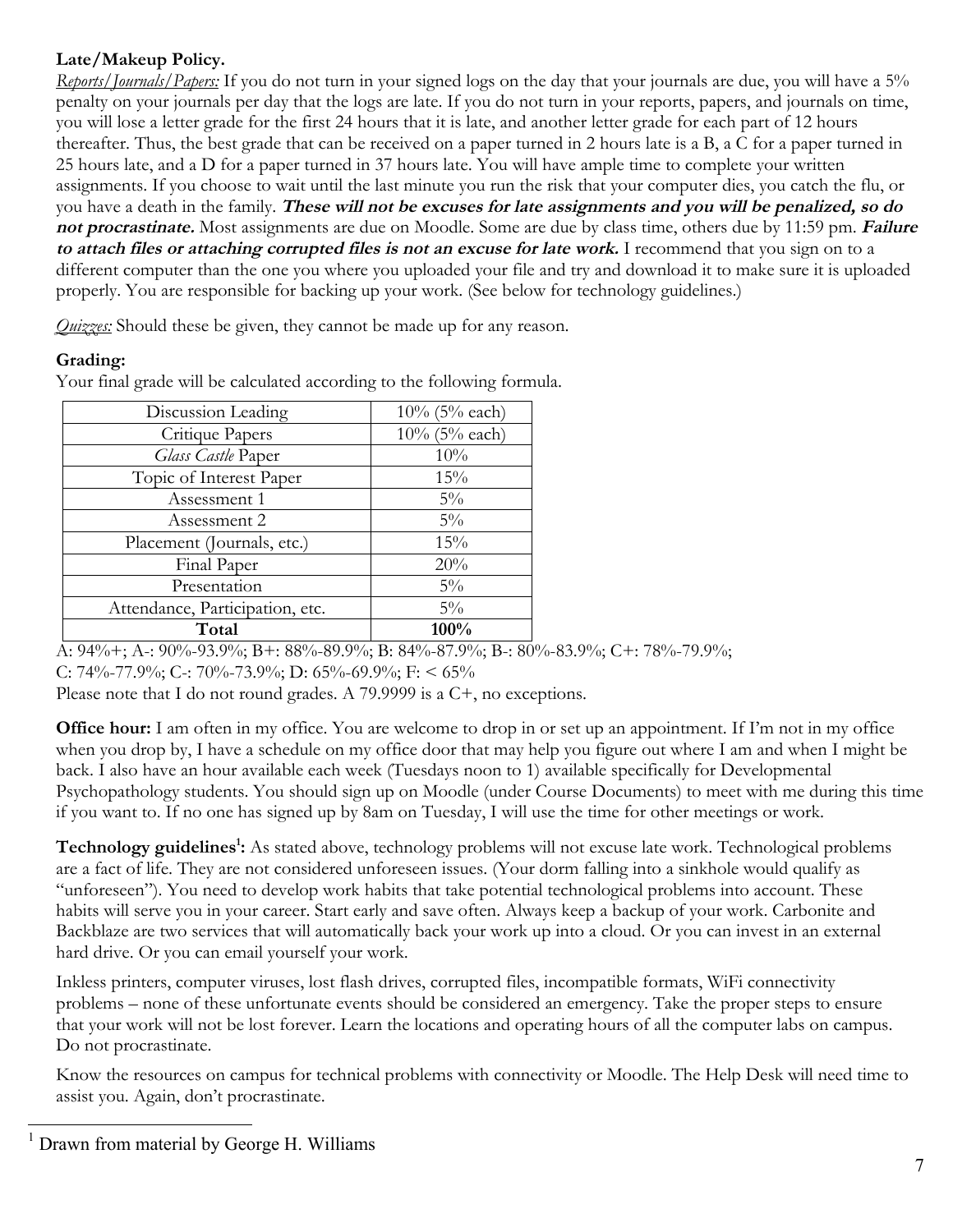#### **Email Etiquette:**

**When you communicate with me or with people at your placement, you should follow professional guidelines.** 

Use proper etiquette and use your own resources to try and find the answer first. For example, check to see if Moodle or your placement website has the information that you are looking for before you contact someone.

Please use appropriate etiquette when you e-mail: (a) begin with a greeting; (b) explain who you are and your purpose in contacting the individual; (c) end with an appropriate signature. Don't forget to use spell-check! Review your email and make sure that you haven't assumed that the reader knows information that they would be unlikely to know. Also remember that while it is appropriate to address faculty by their first names at Earlham, communication with those in the community should be more formal (last names) unless you are told otherwise or unless they sign emails or introduce themselves by first name only.

#### **Example of appropriate e-mail format:**

#### 'Dear Ms./Mr./Dr. [NAME],

My name is [YOUR FULL NAME] and I am in Rachael Reavis' Developmental Psychopathology course at Earlham College. We are required to volunteer for two hours a week in the community, and I am interested in working at [PLACEMENT SITE]. If you have a need for a volunteer, is there a time that I could come in or that I could call and discuss volunteer possibilities? If you are the wrong person to contact, can you please point me in the correct direction? You can reach me via email or on my cell phone  $[(\# \# \# \# \# \# \# \# \# \# \})]$ . I look forward to hearing from you. Thank you,

[YOUR NAME]'

**Example of inappropriate e-mail format** (lack of greeting; no personal identification; no reference to course name/section; no signature; spelling errors; inappropriate language):

'my prof said i could work here. when should I start?'

Proper e-mail etiquette is *extremely* important in that (a) it enables me and others to be more efficient in helping you because we won't lose time trying to figure out who you are or what you are asking; (b) it is a vital skill to have in the 'real world'; and (c) it encourages positive relationships between Earlham and the broader community. **Professional relationships necessitate professional e-mail correspondence.** Thanks in advance for your cooperation!

#### **Academic Honesty:**

All students are expected to conduct themselves with honesty and integrity in this course. The honor code is both a privilege and a responsibility, and you are expected to take it seriously. Suspected infractions, such as plagiarism or fabrication of reports will be treated seriously and will be reported. **Professional misconduct in a placement setting will result in an F for the course.** Falsifying your time card may result in an F for the course or an F for the placement portion of the course. Furthermore, if you are aware of a violation of academic integrity, it is your responsibility to take action.

#### **Students with Disabilities:**

Students with a documented disability (e.g., physical, learning, psychiatric, visual, hearing, etc.) who need to arrange reasonable classroom accommodations must request accommodation memos from the Academic Enrichment Center and contact their instructors each semester. For greater success, students are strongly encouraged to visit the Academic Enrichment Center within the first two weeks of each semester to begin the process.

http://www.earlham.edu/policies/learning-disabilities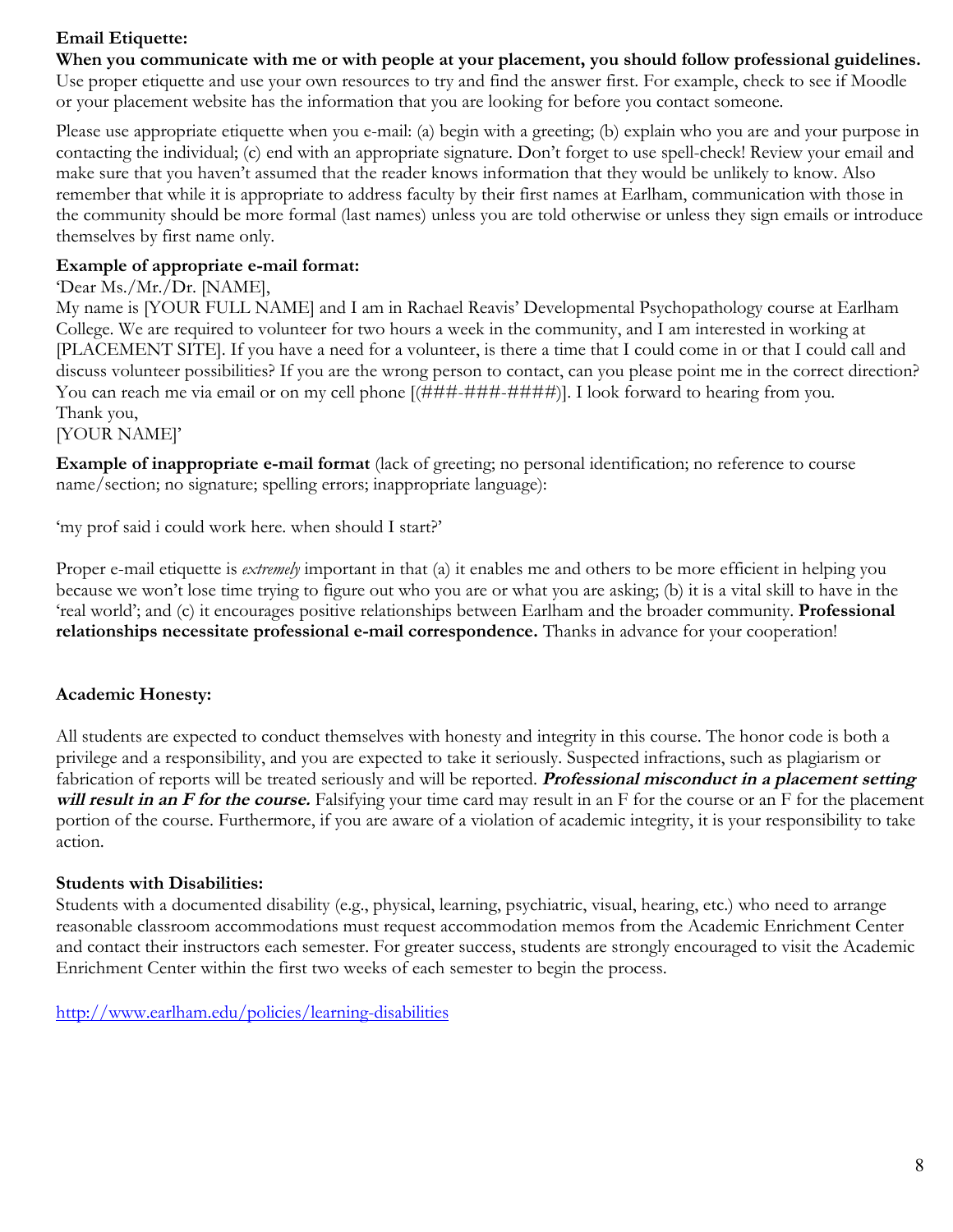# **Schedule of Topics & Assignments**

Please note that this schedule is tentative and may change as circumstances require.

| $1/15$ , Day 1  | Topic: Syllabus, Service Learning Placements                                                                                                                                                                                                                                                                                                                                          |
|-----------------|---------------------------------------------------------------------------------------------------------------------------------------------------------------------------------------------------------------------------------------------------------------------------------------------------------------------------------------------------------------------------------------|
| $1/19$ , Day 2  | Topic: Introduction<br>Reading: Ch 1, Casebook p. 1-7, Case 28<br>Make first contact (not first attempt) by 1/22                                                                                                                                                                                                                                                                      |
| $1/22$ , Day 3  | Topic: Introduction<br>Reading: Masten, 2006                                                                                                                                                                                                                                                                                                                                          |
| $1/26$ , Day 4  | Topic: Normal Development<br>Reading: Ch 2; Ch. 6, p. 159-167                                                                                                                                                                                                                                                                                                                         |
| $1/29$ , Day 5  | Topic: Normal Development<br>Reading: Boyer & Nelson, 2015<br>Placement should be finalized by class time, with a<br>visit scheduled for next week.<br>Journal Entries 1 & 2 due 1/31 by 11:59pm                                                                                                                                                                                      |
| $2/2$ , Day 6   | <b>Topic:</b> Diagnosis & Assessment<br><b>Reading:</b> Ch. 3, Ch. 16, DC 0-3 Guidelines for Diagnosis                                                                                                                                                                                                                                                                                |
| $2/5$ , Day 7   | Topic: Diagnosis & Assessment<br><b>Reading:</b> Case Screening                                                                                                                                                                                                                                                                                                                       |
| $2/9$ , Day 8   | Topic: Focus on Risk Factors<br>Reading: Ch. 14, Case 23<br>Optional Cases: DC 0-3 Case 206; DC 0-3 Case 905<br>Assessment Paper 1 (Diagnosis, Rationale, and<br>Reaction) due by 11:59pm                                                                                                                                                                                             |
| $2/12$ , Day 9  | Topic: Focus on Risk Factors<br>Reading: Sternberg, Baradaran, Abbott, Lamb, &<br>Guterman, 2006                                                                                                                                                                                                                                                                                      |
| $2/16$ , Day 10 | Placement Discussion & Library Day<br>Journal Entries 3, 4, 5 due 2/17 by 11:59pm<br>(If you are scheduled to do your visits on Thursday or<br>Friday AND you intend to volunteer during break,<br>you may submit entries 3 & 4 now & email me entry<br>5 the night that you volunteer. Please include a note<br>with entries 3 & 4 indicating which day you will<br>submit entry 5.) |
| 2/19            | No Class, Early Semester Break                                                                                                                                                                                                                                                                                                                                                        |
| $2/23$ , Day 11 | Topic: Resilience & Risk<br>Reading: The Glass Castle; Watch Risk/Resilience video<br>series (linked on Moodle, ~20 minutes total)                                                                                                                                                                                                                                                    |
| $2/26$ , Day 12 | Topic: Autism Spectrum Disorders<br>Reading: Ch. 5, Cases 1<br><b>Optional Cases:</b> Case 2, Case 3<br>Glass Castle Paper due by 11:59 pm.                                                                                                                                                                                                                                           |
| $3/1$ , Day 13  | Topic: Autism Spectrum Disorders<br>Reading: Norbury & Sparks, 2013                                                                                                                                                                                                                                                                                                                   |
| $3/4$ , Day 14  | <b>Topic:</b> Intellectual Disability<br>Reading: Ch. 4, Case 5                                                                                                                                                                                                                                                                                                                       |
| $3/8$ , Day 15  | Topic: Intellectual Disability<br>Reading: Totsika, Hastings, Emerson, Lancaster, &<br>Berridge, 2011                                                                                                                                                                                                                                                                                 |
| $3/11$ , Day 16 | Topic: AD/HD, LD<br>Reading: Ch. 7, Case 19<br>Optional Cases: Case 4; DC 0-3 Case 403<br>Topic for Topic of Interest Paper due by 11:59pm                                                                                                                                                                                                                                            |